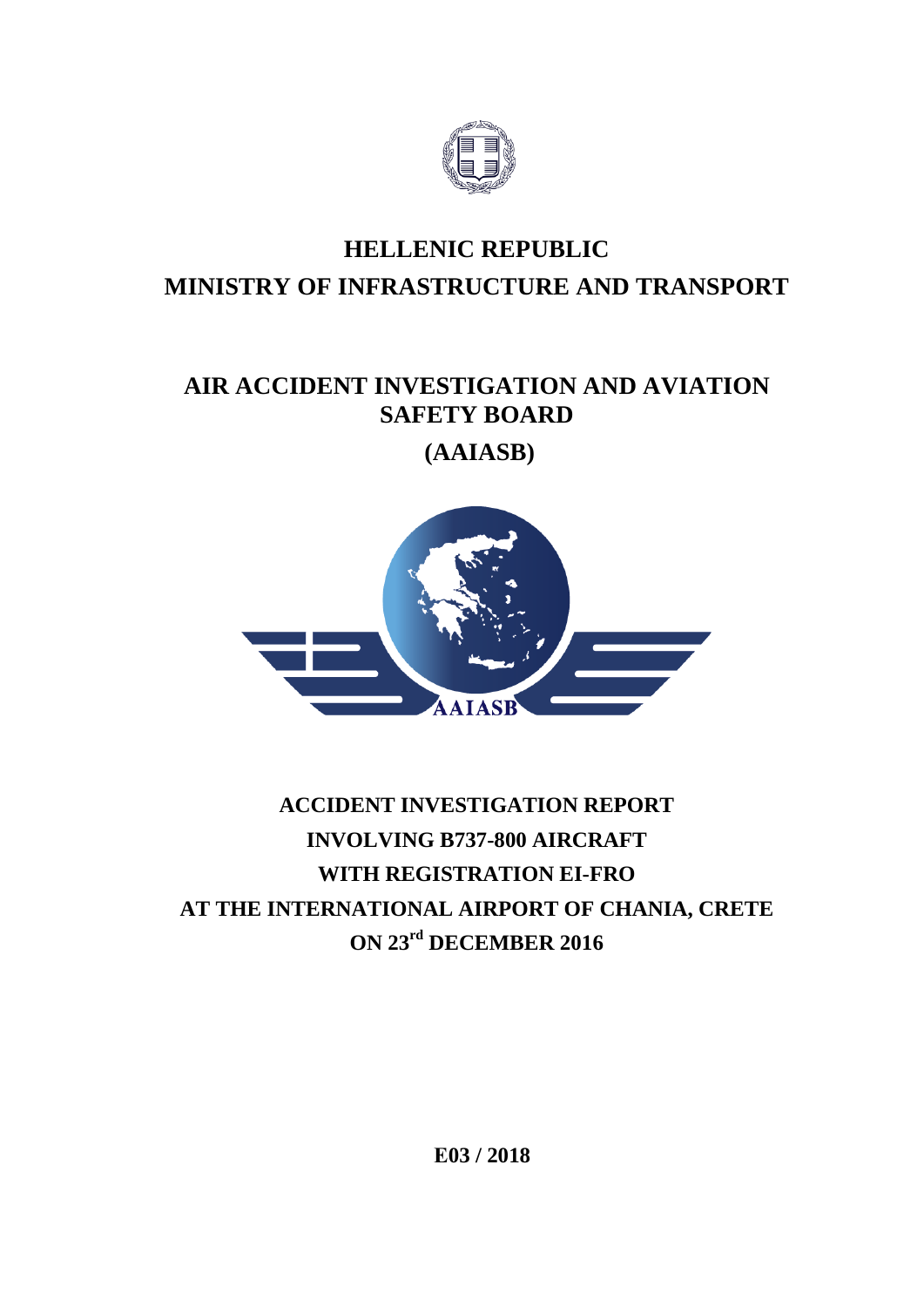#### **ACCIDENT INVESTIGATION REPORT Ε03 / 2018**

## **involving Β737-800 aircraft with registration EI-FRO at the International Airport of Chania, Crete on 23rd December 2016**

**The accident investigation was carried out by the Air Accident Investigation and Aviation Safety Board in accordance with:**

- **ICAO Annex 13**
- **Regulation (EU) No. 996/2010**
- **Hellenic Republic Law No. 2912/2001**

*"In accordance with Annex 13 to the Convention on International Civil Aviation, Regulation (EU) No. 996/2010 and Law 2912/01, the purpose of investigations into aviation accidents and incidents is not to apportion blame or liability. The sole objective of the investigation and its findings is the prevention of accidents and incidents.*

*As a result, use of the findings for any purpose other than the prevention of future accidents could result in erroneous conclusions."*

#### **The Air Accident Investigation and Aviation Safety Board**

#### **Chairman**

**Athanasios Binis** Chem. Engineer NTUA-MBA Aircraft Engineer (B1-C)

#### **Members**

**Panagiotis Vasilopoulos** Lieutenant General HAF ret.

**Akrivos Tsolakis** Lieutenant Colonel HAF ret.

**Nikolaos Goutzouris** Lieutenant General HAF ret. **Charalambos Tzonos-Komilis** Captain

**Secretary: Kyriakos Katsoulakis**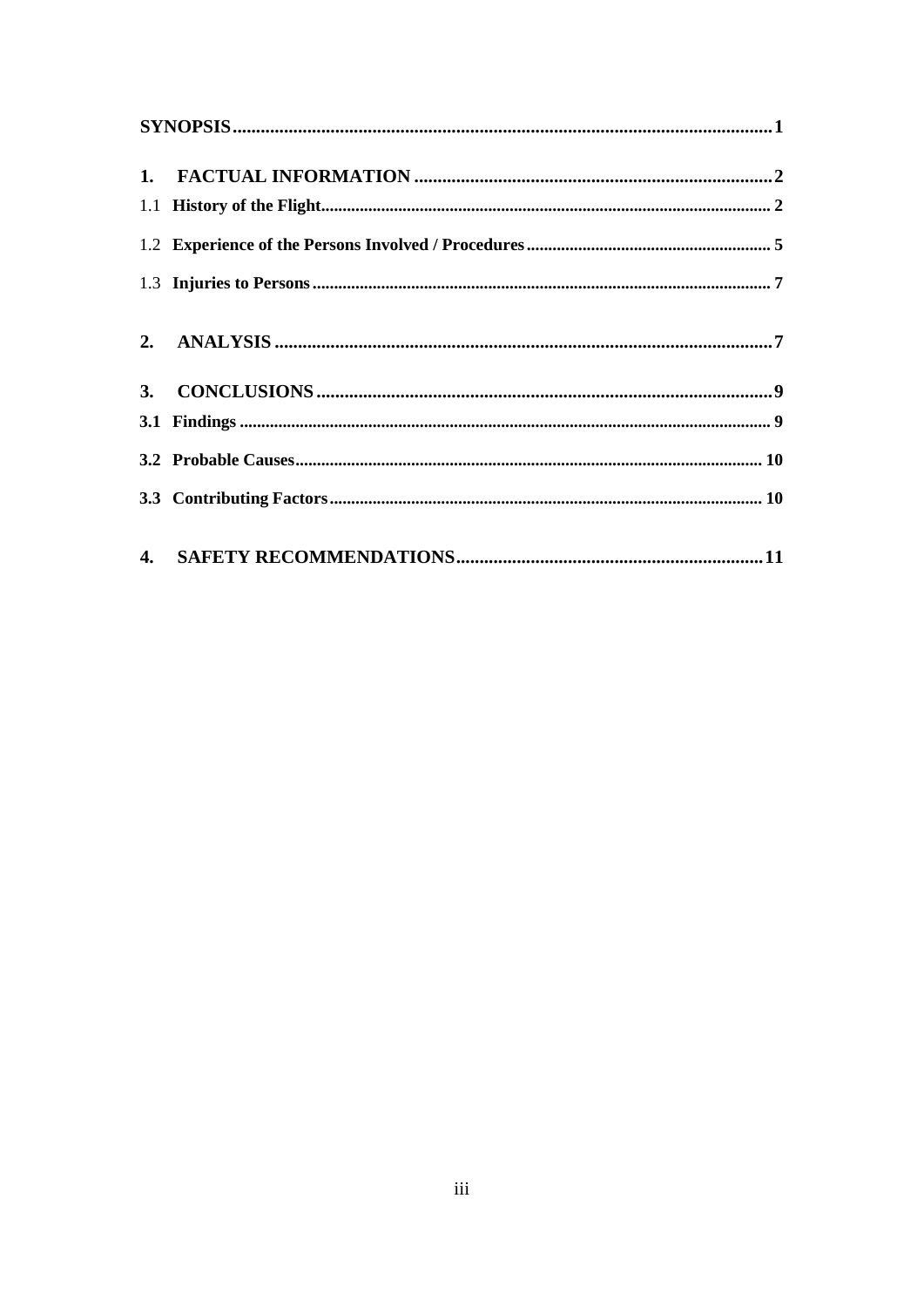| <b>OPERATOR</b>                        | : RYANAIR DAC                                                     |
|----------------------------------------|-------------------------------------------------------------------|
| <b>OWNER</b>                           | : RYANAIR DAC                                                     |
| <b>MANUFACTURER</b>                    | : BOEING                                                          |
| <b>COUNTRY OF MANUFACTURE : U.S.A.</b> |                                                                   |
| <b>MODEL</b>                           | $: B737-800$                                                      |
| <b>NATIONALITY</b>                     | $:$ IRISH                                                         |
| <b>REGISTRATION</b>                    | $: EI-FRO$                                                        |
| <b>PLACE OF ACCIDENT</b>               | : INTERNATIONAL AIRPORT OF<br><b>CHANIA, CRETE</b>                |
| <b>DATE &amp; TIME</b>                 | : $23/12/2016$ , 15:20 h                                          |
| <b>Note</b>                            | All times are local time<br>$\cdot$<br>$~(local time = UTC + 2h)$ |

# **SYNOPSIS**

Following the completion of the refueling procedure on the aircraft with registration EI-FRO, fuel company personnel walked up the aircraft forward stair in order to have the relevant fuel form signed and take a copy of such signed form.

Upon the opening of the aircraft door, the door hit him causing him to fall on the ground from a height of about three meters and sustain serious injuries.

The Air Accident Investigation and Aviation Safety Board was notified of the accident and appointed an investigation team under document AAIASB/3653/27.12.2016.

On 27/12/2016 a Notification to International Authorities was issued and an accredited representative (ACCREP) was appointed by the Irish Air Accident Investigation Unit (AAIU) and an Adviser was appointed by the European Aviation Safety Agency (EASA).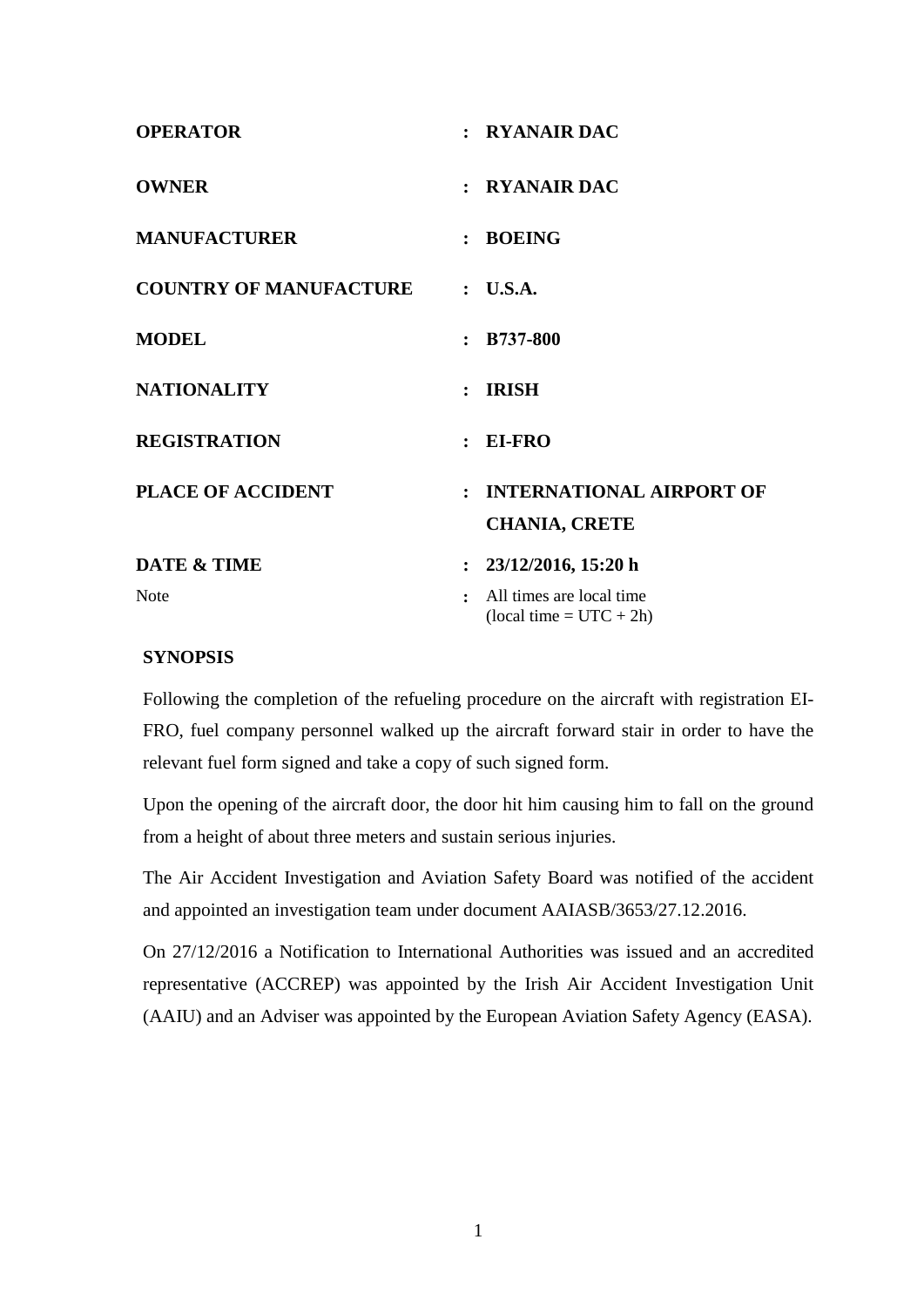# **1. FACTUAL INFORMATION**

# 1.1 **History of the Flight**

Τhe aircraft with registration EI-FRO was on 23/12/2016 parked on parking stand No. 2 at "I. DASKALOGIANNIS" International Airport of Chania, Crete, in readiness to conduct at 16:00 h local time a scheduled flight to Athens International Airport. Crew members were already onboard the aircraft performing the prescribed procedures prior to passengers boarding the aircraft. At the time there was heavy rain and strong wind prevailing in the airport area.

According to the testimony of the fuel company employee, prior to the commencement of the refueling operation, he (the employee) walked up the forward left stair in order to consult with the captain on the quantity of fuel to be delivered. The stair is of the folding type it is a constituent part of the aircraft and opens mechanically both from the outside and from the inside of the aircraft. Part of the handrails is automatically deployed simultaneously with the deployment of the stair, whereas the last section of the handrails, extending over the three last steps, can only be deployed when the door of the aircraft is fully open, since it is supported on the inside of the fuselage, at the point of contact of the door. (Photos  $1 \& 2$ ).



**Photo 1:** The forward folding stair of the aircraft fully extended.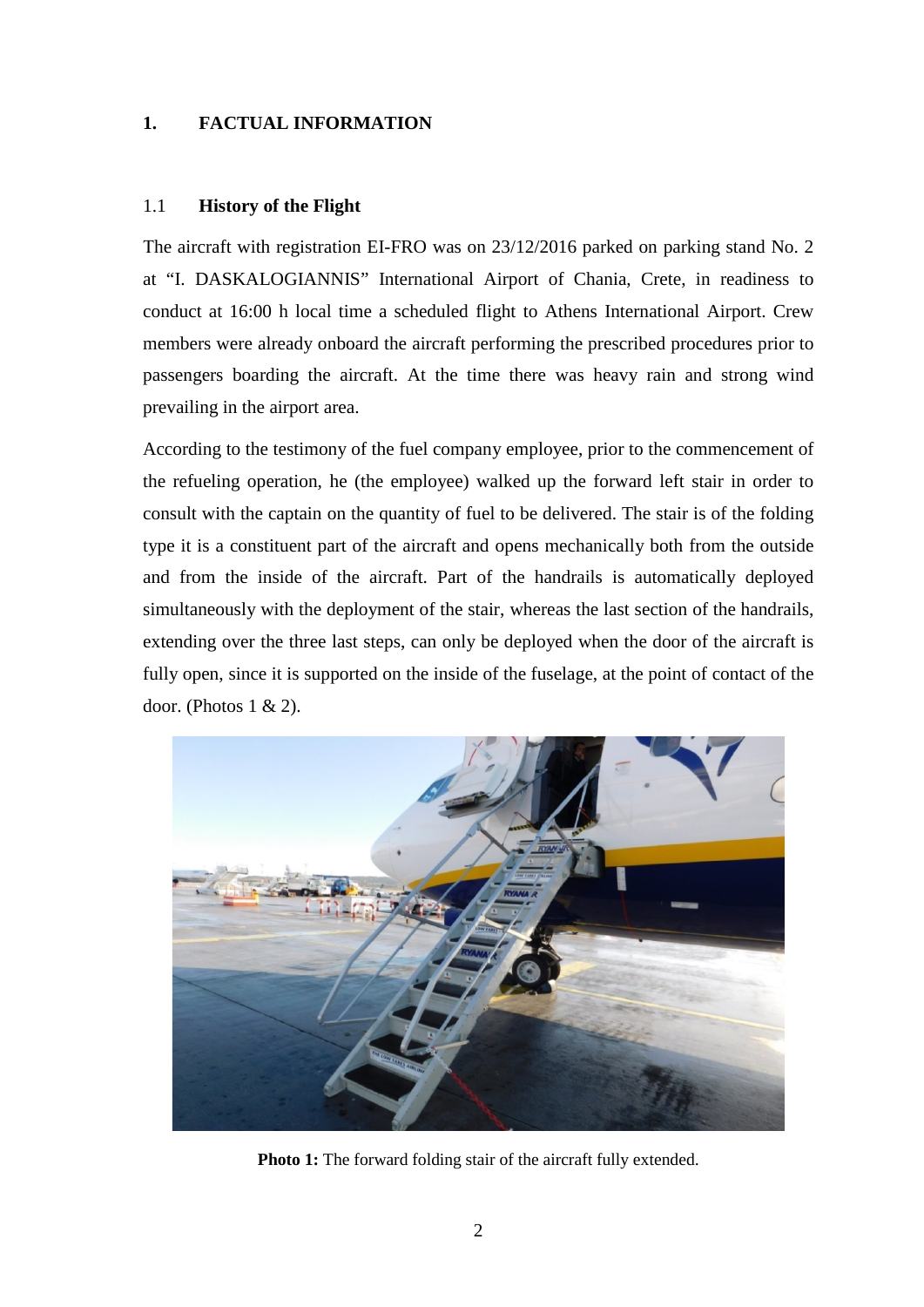The employee reported that during the refueling of the aircraft or immediately thereafter, normally the captain or the first officer or the engineer would be present on the ramp to sign the relevant form for the fuel delivered and take a copy of the signed form.

According to his testimony, on the said day and because it was raining none of the above persons was outside the aircraft. Given that there was no one to sign the form and take a copy thereof and due to the fact that there was no way to communicate with the crew of the aircraft, the employee, as per his own testimony, went up to the aircraft himself in order to handle the relevant procedure for the fuel form. It is noted that when the employee walked up the stair the first time, the left forward door was open and the handrails were deployed in position; however, when he went up a second time in order to complete the procedure relevant to the fuel form, the said door was closed at its greater part due to the rain and there was only a small opening at its side, whereas the handrails at the uppermost part of the stair were not deployed.



**Photo 2**: Uppermost part of the forward folding stair of the aircraft.

As he reported, when he reached the last step of the stair and before he had a chance to knock on the door of the aircraft in order to let the cabin crew know that he was there in order for them to open the door, the door opened with great force and hit him. The employee believes that the flight attendant, who opened the door, had perceived that he was there and opened the door before he had a chance to knock and communicate with her and arrange for the opening of the door. Consequent to the abrupt hit, the employee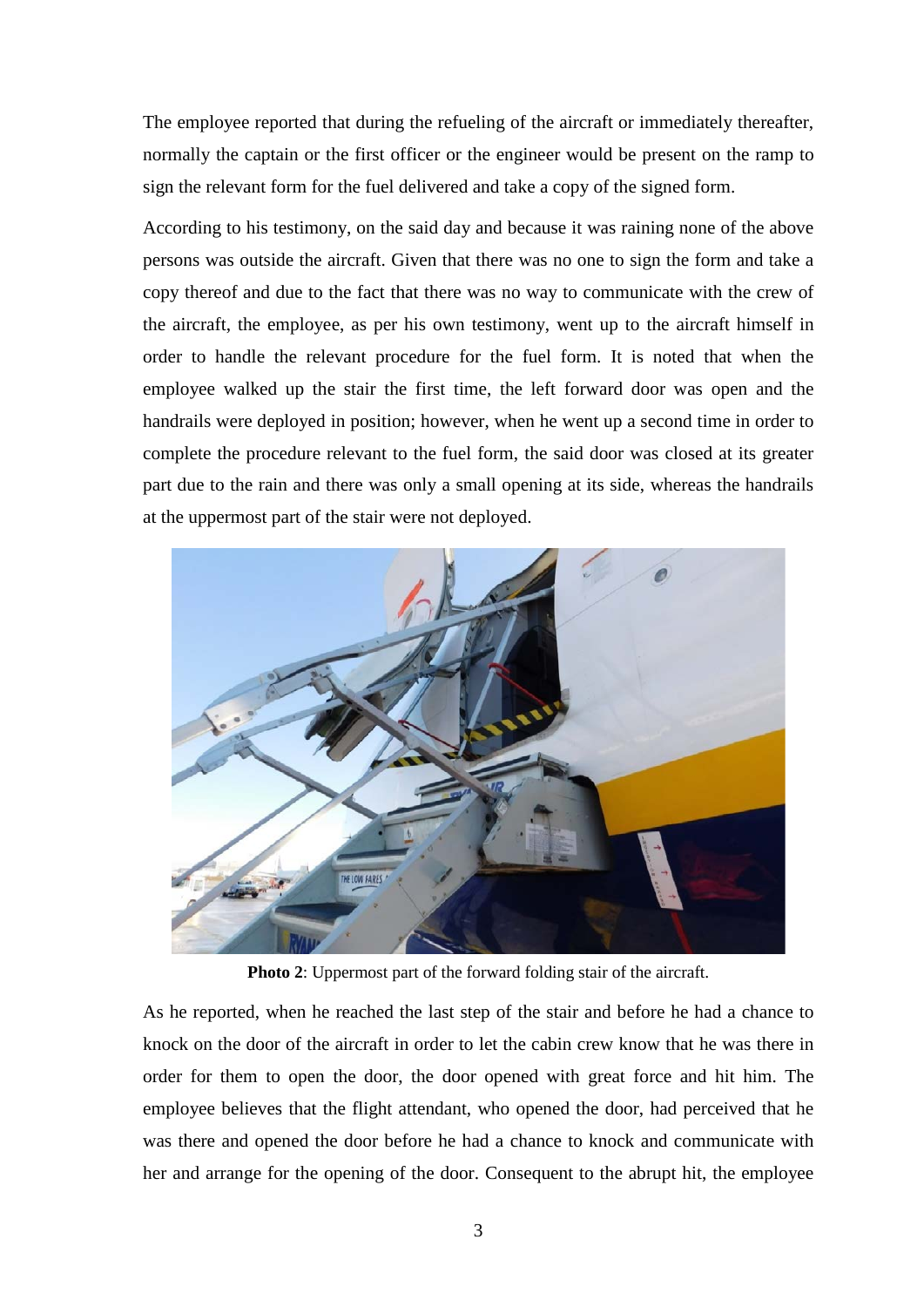moved in the direction opposite to the direction of opening of the door and even though he tried to hold on to the handrail of the folding stair this was not possible given that the handrails at the uppermost part of the stair were stowed. As a result, the employee lost his balance, fell on the ground from a height of about three meters and sustained serious injuries.

According to the testimony given by the chief flight attendant (No. 1) who opened the door and the testimony of her colleague, a cabin crew member (No. 4), the employee, having knocked on the door of the aircraft and after the crew established that he was outside by looking through the door window, but also through the small opening at the side of the door, given that visibility was poor as a result of the rain, was asked whether he wanted to enter the aircraft. When he replied in the affirmative, he was requested to move back so as not to be hit by the door when opening. The employee was hit by the door and, losing his balance, fell to the ground from a height of about three meters resulting in him sustaining serious injuries (Photo 3).

Then the captain, the first officer, the chief flight attendant and her colleague, a cabin crew member, rushed to help the injured person. At the same time the Acting Airport Manager at the International Airport of Chania and the airport officer on duty were notified and arrived on site. Moreover, an ambulance of Hellenic Air Force 115 Combat Wing and an ambulance of the National Emergency Medical Aid Center (EKAB) were called and arrived at the accident site, given that the Airport had no medical support facilities. The injured person was initially moved to a nearby caravan owned by the ground handling company, where the doctor of 115 Combat Wing attended to his injuries; he was then taken by the EKAB ambulance to the General District Hospital of Chania where he underwent a surgical operation, and following his hospitalization for treatment he was discharged from the hospital on 11/01/2017.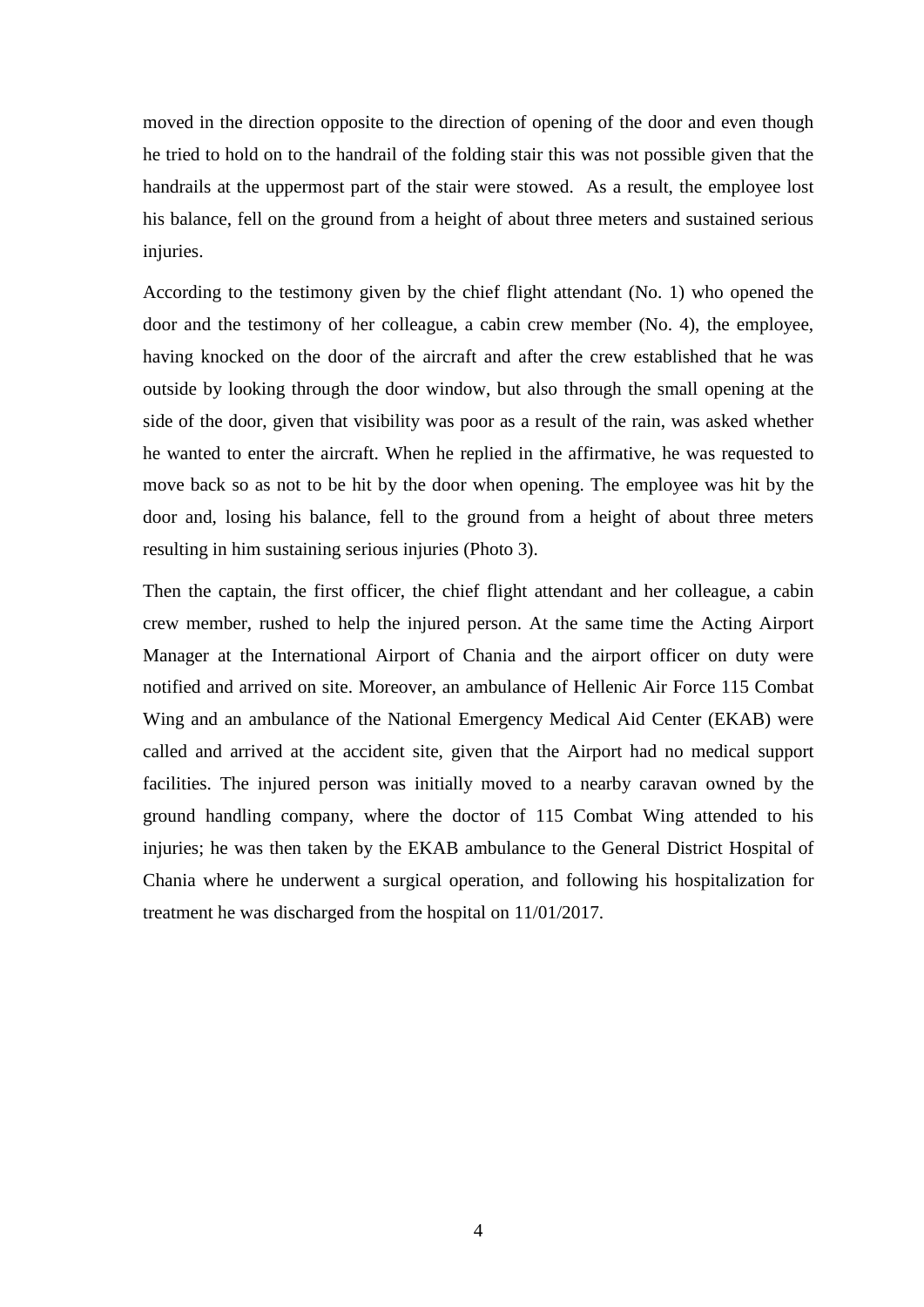

**Photo 3:** The direction of fall of the fuel personnel from the folding stair.

### 1.2 **Experience of the Persons Involved / Procedures**

#### **1.2.1 Refueling personnel**

The said employee had been working in the last three years as seasonal personnel of the refueling company at the International Airport of Chania, having first received the appropriate training. Moreover, he had ten years of experience in a corresponding post at the Military Base of Souda. The said employee, during the refueling operation, was wearing suitable personal protective equipment, i.e. overalls, non-slip boots, protective helmet, gloves, goggles and earplugs.

### **1.2.2 Cabin crew**

The chief flight attendant (No. 1) and her colleague, a cabin crew member (No. 4) who was with her at the time of the accident, had received according to corporate procedures the required training with regard to the actions preceding the opening of the aircraft's entrance door.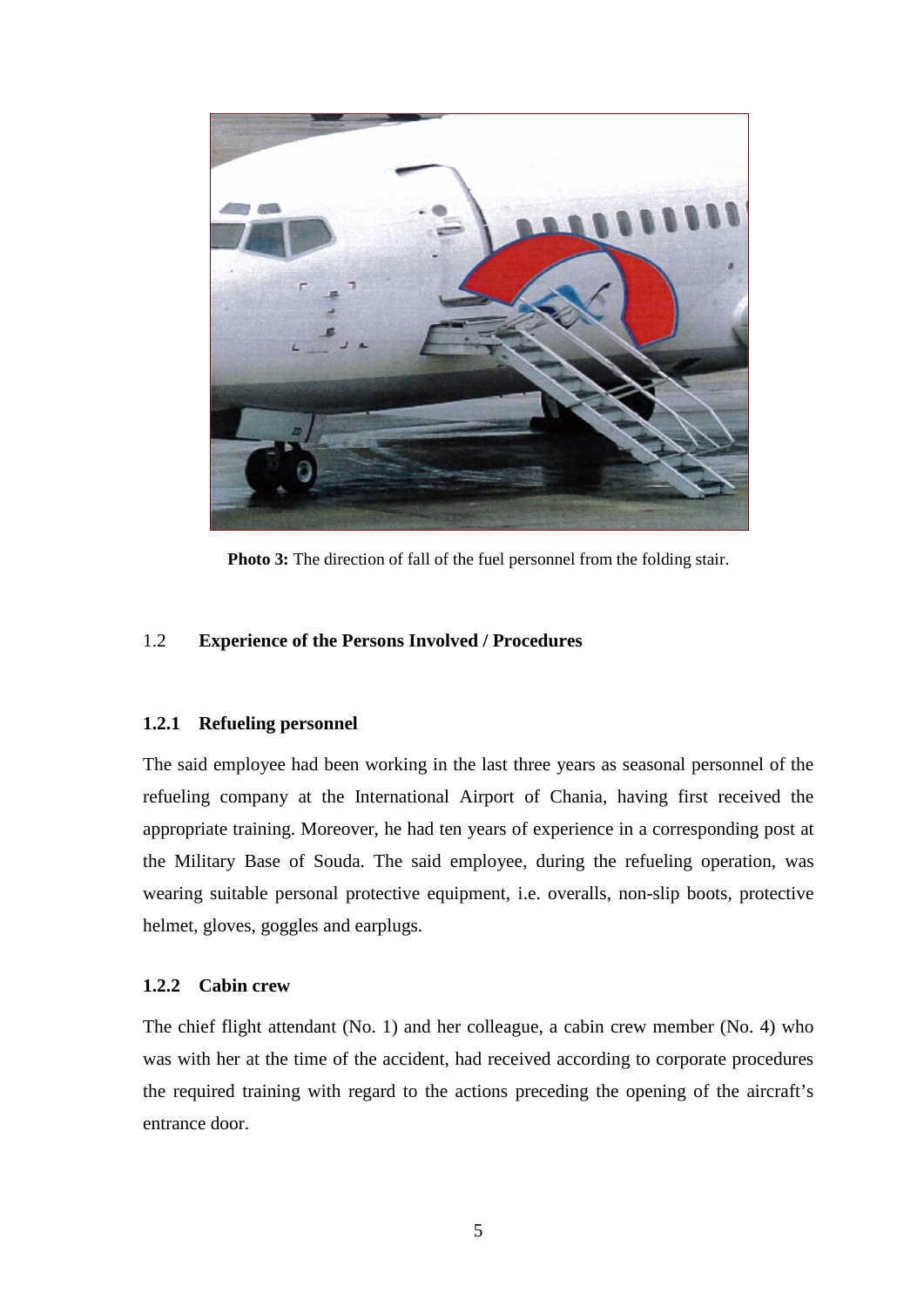#### **1.2.3 Procedures**

#### **1.2.3.1 Fueling Company**

The Operations Manual (Ο.Ε.Ο/18/04, para. 9.5) of the fuelling company stipulates:

*"…Sign the note and obtain the signature of the airline's representative for the quantity and quality of the product delivered. Hand a copy of the fuelling Note to the airline's representative."* 

The same Manual (Ο.Ε Ο/18/4, para. 11.3) also states:

*"Fill-in the Consignment Note, entering also the number of the card, if any, aircraft registration number, fuel quantities and type, and request of the aircraft pilot or the representative to sign it."* 

The said manual of the company does not specify whether, after the completion of the fueling operation, the company personnel in order to have the fuel form signed and a copy thereof delivered will be required to go on the aircraft himself or wait on the ground for an airline representative for this purpose.

### **1.2.3.2 Airline**

The Airline's Ground Operations Manual stipulates that the ramp crew supervisor ensures, among others, that no ground staff is allowed to walk up the forward stairs when the forward door has not been opened and the handrails are stowed.

*"Ramp Crew Supervisor ensures:*

• *No Ground Staff to walk up forward stairs until the forward door has been opened and the handrails extended."*

Furthermore, in a memo of the airline addressed to the pilots entitled "Aircraft Flooding", it is stated that in case there is a risk that the aircraft will be flooded by rainwater, the cabin crew on the captain's orders may delay the boarding/disembarkation of passengers, so that the aircraft door can remain closed preventing water ingress to the aircraft.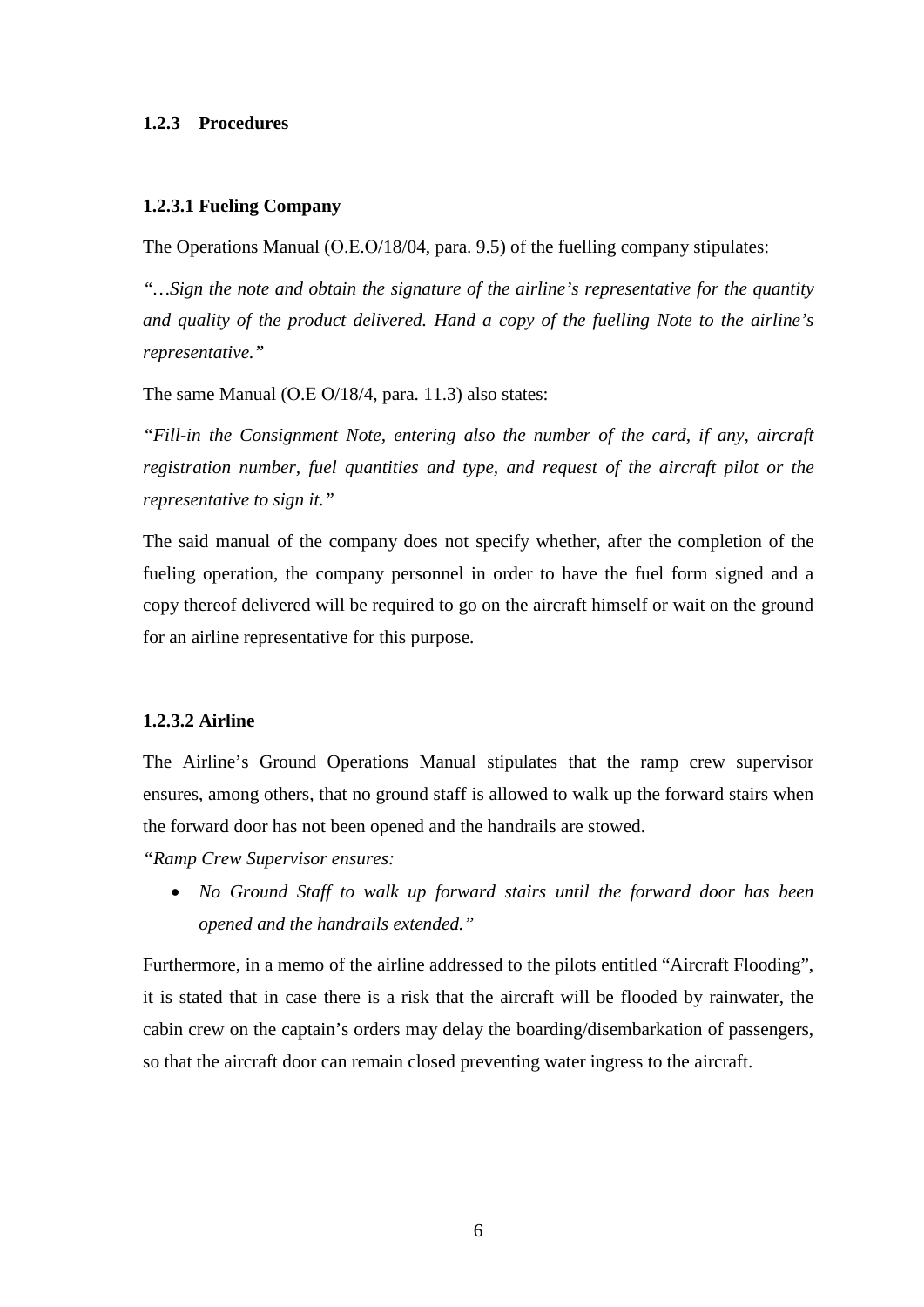## 1.3 **Injuries to Persons**

| <b>Injuries</b> | <b>Crew</b> | <b>Passengers</b> | <b>Others</b> |
|-----------------|-------------|-------------------|---------------|
| Fatal           | ---         |                   |               |
| Serious         |             |                   |               |
| Minor / None    | --          | $--$ / $--$       |               |

# **2. ANALYSIS**

Pursuant to the airline's Ground Operations Manual, the ramp crew supervisor was required to be present in order to make sure that no ground staff would use the forward stair to go up to the aircraft when the door had not been opened and the handrails of the folding stair were not fully extended.

In this particular case there was no ramp crew supervisor present on behalf of the airline to ensure that the above requirement was satisfied, most likely due to the poor weather conditions prevailing at the time of the accident.

Under the procedures established by his company, when the aircraft fueling operation was completed the employee was required to deliver the fuel form to the flight crew or to a representative of the airline in order to be signed, and then to take a copy of the signed form. Realizing, after the refueling was complete, that there was no airline representative on the ground to sign the fuel form and given the inability to communicate with the aircraft crew, he decided to walk up the aircraft himself using the forward folding stair when the door was closed and the handrails at the uppermost part of the stair were stowed.

The employee should not have used the forward stair since the handrails at its uppermost part were not extended, however, possibly out of over-eagerness or due to the fact that he was pressed for time, he acted without taking due account of the prescribed safety measures.

The chief flight attendant (No. 1) in the said flight had received the required training, in line with the corporate procedures with regard to the actions preceding the opening of the aircraft's entry door.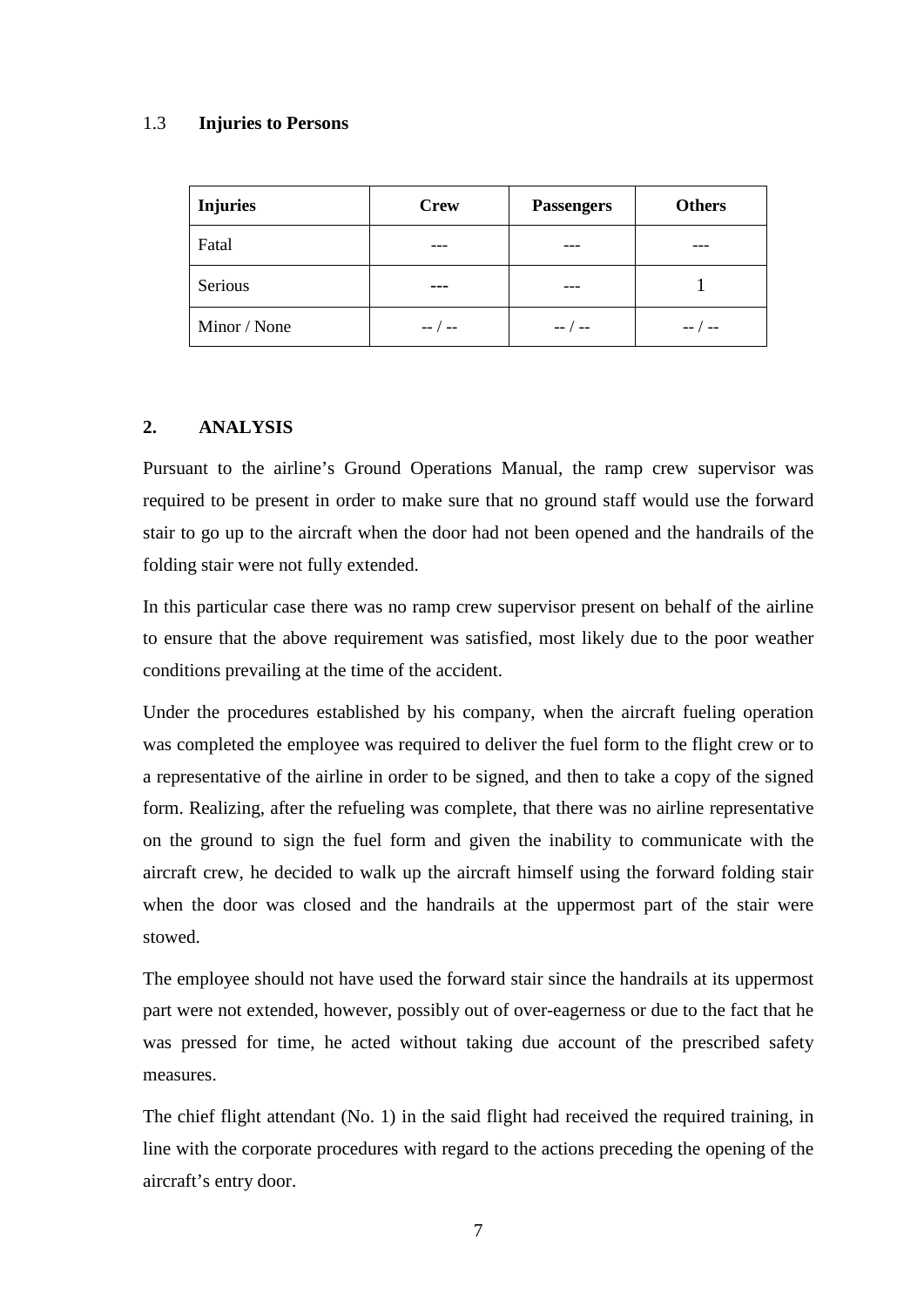According to her own and the testimony of her colleague, a cabin crew member (No. 4) who was with her at the time of the accident, all prescribed procedures for opening the door were adhered to. First, she looked out of the window of the door and moreover, as required in cases of limited visibility, in this particular case as a result of the rain, she also looked through the opening of the door where she established that the employee was outside. Then, after she asked him to take some steps back in order to avoid being hit by the opening door, she opened the door.

According to the testimony of the fuel company employee, when he reached the last step of the stair and before he had a chance to knock on the door of the aircraft to let the cabin crew know that he was there in order for them to open the door, the door suddenly opened (moving outward) and hit him. He then lost his balance and fell from the stair to the ground, which caused him to sustain serious injuries, even though he wore the requisite equipment for his personal protection. It is noted that in the said folding stair, the last step is narrow (Photo 4) so the person standing on such step for the purpose of knocking on the door to be let in is found in a very short distance from the door of entry to the aircraft.



**Photo 4:** Uppermost part of the folding stair**.**

Moreover, when someone is on the last step of the folding stair, they must exercise particular care so as not to lose their balance when moving backwards to steer clear of the door, in order to avoid being hit by it when it opens, as they have to go down one step.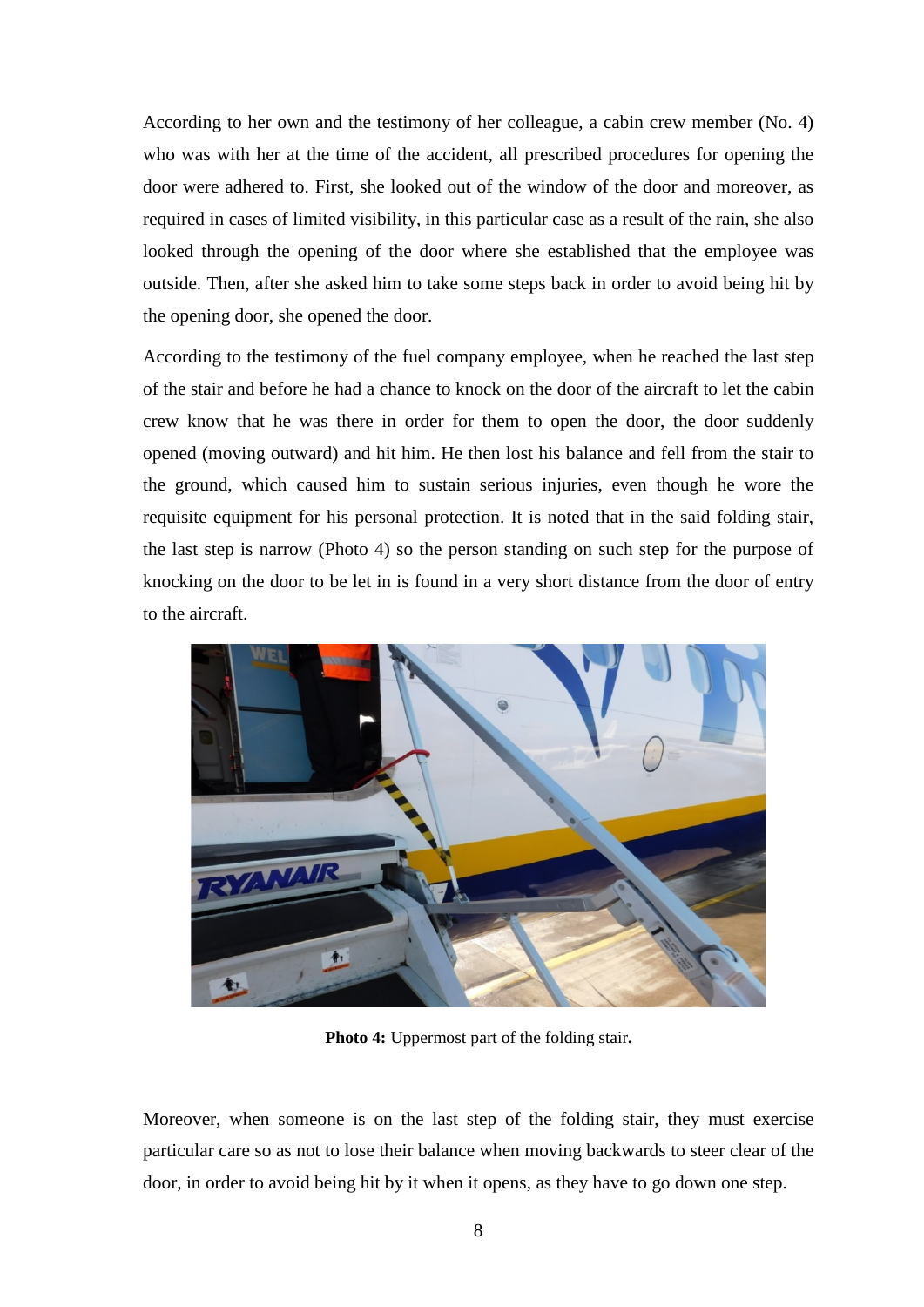The fact that the handrails at the top part of the stair were not extended was consequent to the fact that the door remained almost closed, as prescribed in the airline instructions in order to avoid the ingress of rainwater inside the aircraft.

From the above it can be seen that the persons involved provide different descriptions as to the sequence of events that led to the accident.

Taking into consideration both versions, the cabin crew prior to starting door opening operations should have made sure that there was no one behind the door and, if they established that there was someone behind the door and after communicating with such person so that he could move away from the door, they ought to have verified that such person had indeed moved away from it.

#### **3. CONCLUSIONS**

#### **3.1 Findings**

**3.1.1** The fuelling personnel, according to the procedures of his company, had to obtain a copy of the form with respect to the fuel delivered, signed by a representative of the airline.

**3.1.2** The fuelling personnel had the prescribed personal protective equipment on during the performance of his work.

**3.1.3** The fuelling personnel should not have gone up the folding stair given that the aircraft door was closed and the handrails were not extended.

**3.1.4** There was no representative of the airline on the ground to sign and receive the relevant document for the aircraft fuelling operation.

**3.1.5** There was no representative of the airline on the ground to prevent the employee from going up to the aircraft using the folding stair, given that the door had not been opened and the handrails were not extended.

**3.1.6** The chief flight attendant had received proper training concerning the procedure for the opening of the aircraft doors.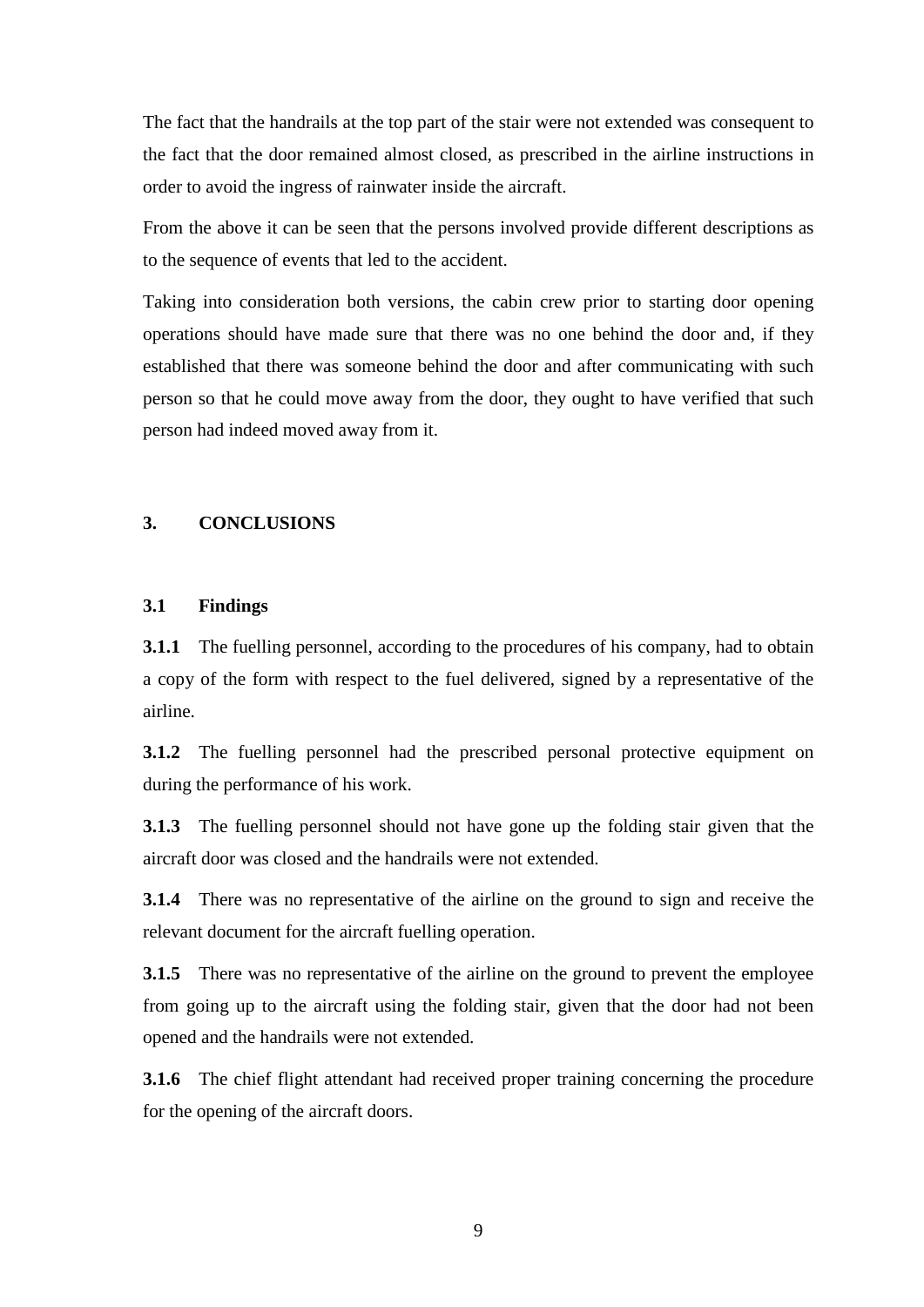**3.1.7** The chief flight attendant ought to have paid more attention to the implementation of the procedures for the opening of the door of the aircraft.

## **3.2 Probable Causes**

The failure to follow the procedures and in particular the absence of an airline representative on the ground, to prevent the employee from using the folding stair when the handrails at its uppermost part were not extended.

# **3.3 Contributing Factors**

The weather conditions that at the time prevailed at the site of the accident (heavy rain and strong wind) possibly prevented the airline representative from being on the ground in order to prevent the fuel company employee from using the folding stair. Moreover, weather conditions forced the cabin crew to close the door, when normally the door remains open during the phase of the pre-flight procedures.